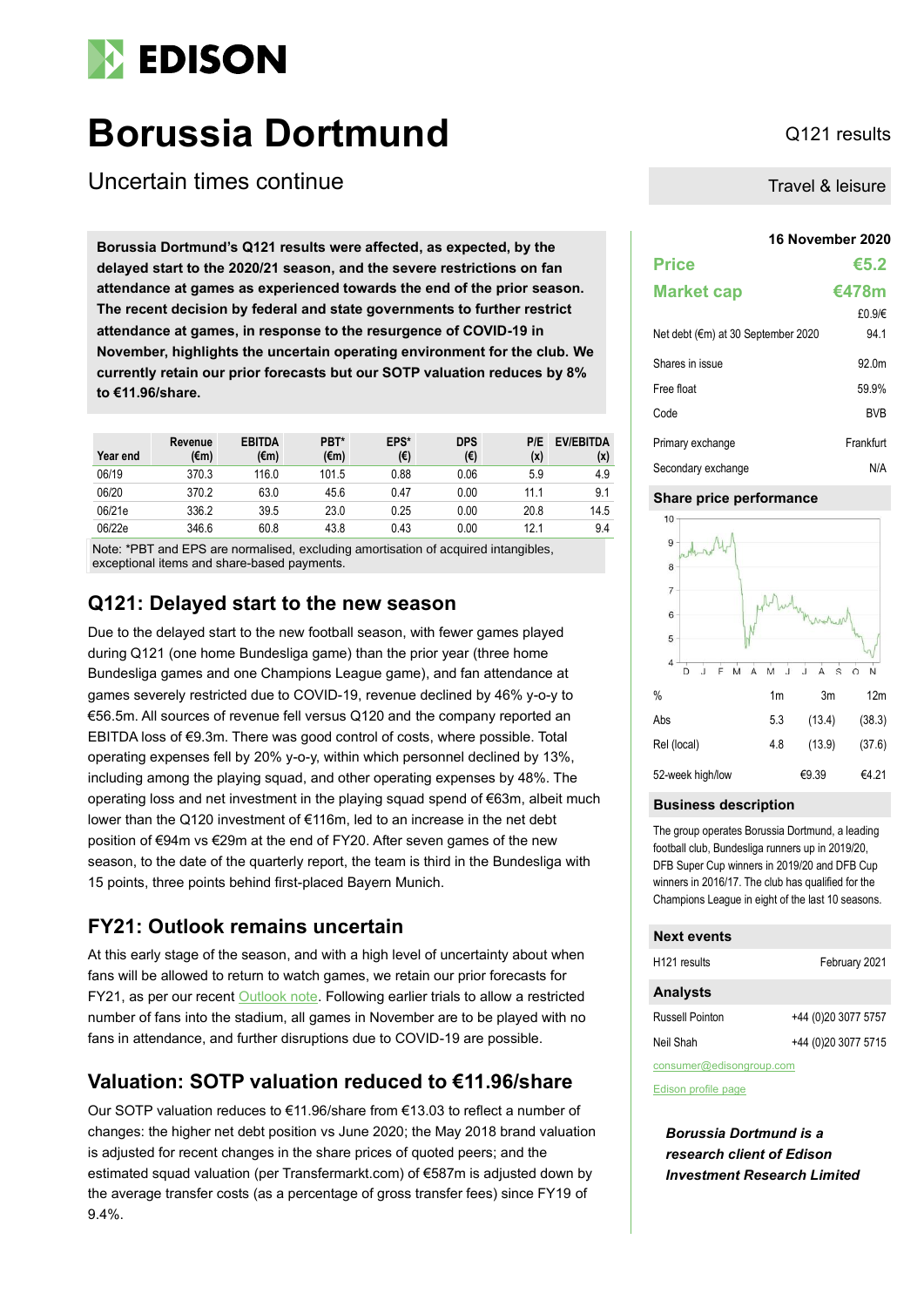

### **Exhibit 1: Financial summary**

|                                                          | 2014<br>€'k          | 2015                  | 2016                  | 2017                  | 2018                  | 2019                 | 2020                  | 2021e                 | 2022e                |
|----------------------------------------------------------|----------------------|-----------------------|-----------------------|-----------------------|-----------------------|----------------------|-----------------------|-----------------------|----------------------|
| Year end 30 June                                         | <b>IFRS</b>          | <b>IFRS</b>           | <b>IFRS</b>           | <b>IFRS</b>           | <b>IFRS</b>           | <b>IFRS</b>          | <b>IFRS</b>           | <b>IFRS</b>           | <b>IFRS</b>          |
| <b>INCOME STATEMENT</b>                                  | 256,280              | 263,601               | 281,261               | 328,375               | 313,310               | 370,256              | 370,196               | 336,239               | 346,606              |
| Revenue<br>Cost of Sales                                 | (15, 857)            | (8, 237)              | 69,322                | 51,388                | 202,639               | (21, 273)            | (22, 392)             | (17,066)              | (19, 384)            |
| <b>Gross Profit</b>                                      | 240,423              | 255,364               | 350,583               | 379,763               | 515,949               | 348,983              | 347,804               | 319,173               | 327,222              |
| <b>EBITDA</b>                                            | 49,132               | 55,594                | 86,668                | 74,073                | 137,306               | 115,983              | 62,992                | 39,500                | 60,801               |
| Normalised operating profit                              | 40,976               | 46,025                | 75,798                | 62,597                | 126,150               | 103,160              | 49,050                | 25,205                | 46,326               |
| Amortisation of acquired intangibles                     | (22, 523)            | (32, 865)             | (31, 899)             | (51, 939)             | (66, 814)             | (65, 850)            | (88, 285)             | (94, 972)             | (107, 072)           |
| Exceptionals                                             | 0                    | 0                     | (7, 469)              | 0                     | (20, 362)             | (13, 809)            | (3,903)               | $\mathbf{0}$          | 0                    |
| Reported operating profit                                | 18.453               | 13,160                | 36,430                | 10,658                | 38,974                | 23,501               | (43, 138)             | (69, 767)             | (60, 746)            |
| Net Interest                                             | (3,889)              | (7, 159)              | (2, 104)              | (1, 567)              | (4, 336)              | (1,705)              | (3, 444)              | (2, 233)              | (2, 483)             |
| Joint ventures & associates (post tax)                   | 27                   | 0                     | 8                     | 28                    | 13                    | 13                   | (1)                   | 0                     | 0                    |
| Profit Before Tax (norm)<br>Profit Before Tax (reported) | 37,114<br>14,591     | 38,866<br>6,001       | 73,702<br>34,334      | 61,058<br>9,119       | 121,827<br>34,651     | 101,468<br>21,809    | 45,605<br>(46, 583)   | 22,972<br>(72,000)    | 43,843<br>(63, 229)  |
| Reported tax                                             | (2,621)              | (469)                 | (4,898)               | (910)                 | (2,946)               | (4, 418)             | 2,630                 | $\mathbf{0}$          | (4, 384)             |
| Profit After Tax (norm)                                  | 30,447               | 35,828                | 63,188                | 54,965                | 111,469               | 80,913               | 43,030                | 22,972                | 39,458               |
| Profit After Tax (reported)                              | 11,970               | 5,532                 | 29,436                | 8,209                 | 31,705                | 17,391               | (43, 953)             | (72,000)              | (67, 613)            |
| Minority interests                                       | (310)                | (281)                 | (245)                 | 0                     | 0                     | 0                    | 0                     | 0                     | 0                    |
| Net income (normalised)                                  | 30,137               | 35,547                | 62,943                | 54,965                | 111,469               | 80,913               | 43,030                | 22,972                | 39,458               |
| Net income (reported)                                    | 11,660               | 5,251                 | 29,191                | 8,209                 | 31,705                | 17,391               | (43, 953)             | (72,000)              | (67, 613)            |
| Average number of shares outstanding (m)                 | 61.4                 | 92.0                  | 92.0                  | 92.0                  | 92.0                  | 92.0                 | 92.0                  | 92.0                  | 92.0                 |
| EPS - normalised (c)                                     | 49.06                | 38.64                 | 68.42                 | 59.74                 | 121.16                | 87.95                | 46.77                 | 24.97                 | 42.89                |
| EPS - diluted normalised $(€)$                           | 0.49                 | 0.39                  | 0.68                  | 0.60                  | 1.21                  | 0.88                 | 0.47                  | 0.25                  | 0.43                 |
| EPS - basic reported $(\epsilon)$<br>Dividend (€)        | 0.19<br>0.10         | 0.06<br>0.05          | 0.32<br>0.06          | 0.09<br>0.06          | 0.34<br>0.06          | 0.19<br>0.06         | (0.48)<br>0.00        | (0.78)<br>0.00        | (0.73)<br>0.00       |
|                                                          |                      |                       |                       |                       |                       |                      |                       |                       |                      |
| Revenue growth (%)                                       | 1.1<br>93.8          | 2.9<br>96.9           | 6.7<br>124.6          | 16.8<br>115.6         | $(-4.6)$<br>164.7     | 18.2<br>94.3         | $(-0.0)$              | $(-9.2)$<br>94.9      | 3.1<br>94.4          |
| Gross Margin (%)<br>EBITDA Margin (%)                    | 19.2                 | 21.1                  | 30.8                  | 22.6                  | 43.8                  | 31.3                 | 94.0<br>17.0          | 11.7                  | 17.5                 |
| Normalised Operating Margin                              | 16.0                 | 17.5                  | 26.9                  | 19.1                  | 40.3                  | 27.9                 | 13.2                  | 7.5                   | 13.4                 |
| <b>BALANCE SHEET</b>                                     |                      |                       |                       |                       |                       |                      |                       |                       |                      |
| <b>Fixed Assets</b>                                      | 249,492              | 289,509               | 302,765               | 354,858               | 351,405               | 371,715              | 441,455               | 390,189               | 329,642              |
| Intangible Assets                                        | 61,602               | 96,340                | 65,278                | 141,521               | 120,342               | 163,710              | 229,667               | 189,695               | 137,624              |
| <b>Tangible Assets</b>                                   | 184,502              | 189,518               | 188,423               | 184,664               | 180,693               | 184,001              | 193,037               | 181,742               | 173,267              |
| Investments & other                                      | 3,388                | 3,651                 | 49,064                | 28,673                | 50,370                | 24,004               | 18,751                | 18,751                | 18,751               |
| <b>Current Assets</b>                                    | 42,803               | 97,030                | 121,780               | 123,739               | 134,207               | 128,356              | 76,512                | 44,802                | 35,413               |
| <b>Stocks</b>                                            | 5,921                | 9,376                 | 10,158                | 8,978                 | 5,588                 | 4,569                | 6,754                 | 5,148                 | 5,847                |
| Debtors<br>Cash & cash equivalents                       | 14,923<br>17,852     | 29,680<br>53,739      | 51,072<br>51,722      | 48,776<br>49,297      | 22,981<br>59,464      | 30,061<br>55,865     | 36,520<br>3,317       | 33,170<br>(23, 436)   | 34,193<br>(34, 548)  |
| Other                                                    | 4,107                | 4,235                 | 8,828                 | 16,688                | 46,174                | 37,861               | 29,921                | 29,921                | 29,921               |
| <b>Current Liabilities</b>                               | (71, 014)            | (61, 627)             | (78, 811)             | (140, 912)            | (119, 026)            | (125, 388)           | (122, 609)            | (111, 633)            | (109, 310)           |
| Creditors                                                | (59, 927)            | (58, 327)             | (69, 587)             | (128, 707)            | (113, 949)            | (119, 779)           | (110, 188)            | (89, 212)             | (86, 889)            |
| Tax and social security                                  | (571)                | (803)                 | (5, 212)              | (732)                 | (1,962)               | (811)                | (40)                  | (40)                  | (40)                 |
| Short term borrowings                                    | (8,889)              | 0                     | 0                     | 0                     | 0                     | 0                    | (8,031)               | (18,031)              | (18,031)             |
| Finance leases                                           | (1,627)              | (2, 497)              | (2,640)               | (10, 295)             | (1,969)               | (3, 127)             | (4,350)               | (4, 350)              | (4, 350)             |
| Other<br>Long Term Liabilities                           | 0<br>(76, 032)       | 0<br>(38, 834)        | (1, 372)<br>(36, 192) | (1, 178)<br>(25, 383) | (1, 146)<br>(23,001)  | (1,671)<br>(19, 764) | 0<br>(89, 911)        | 0<br>(89, 911)        | 0<br>(89, 911)       |
| Long term borrowings                                     | (32, 139)            | $\mathbf{0}$          | $\mathbf{0}$          | 0                     | 0                     | 0                    | 0                     | $\mathbf{0}$          | 0                    |
| Finance leases                                           | (20, 142)            | (21, 630)             | (18,990)              | (8,695)               | (6, 726)              | (8, 381)             | (20.054)              | (20, 054)             | (20.054)             |
| Other long term liabilities                              | (23, 751)            | (17, 204)             | (17, 202)             | (16, 688)             | (16, 275)             | (11, 383)            | (69, 857)             | (69, 857)             | (69, 857)            |
| <b>Net Assets</b>                                        | 145,249              | 286,078               | 309,542               | 312,302               | 343,585               | 354,919              | 305,447               | 233,447               | 165,834              |
| Minority interests                                       | (334)                | (305)                 | 0                     | 0                     | 0                     | 0                    | 0                     | 0                     |                      |
| Shareholders' equity                                     | 144,915              | 285,773               | 309,542               | 312,302               | 343,585               | 354,919              | 305,447               | 233,447               | 165,834              |
| <b>CASH FLOW</b>                                         |                      |                       |                       |                       |                       |                      |                       |                       |                      |
| Op Cash Flow before WC and tax                           | 45,270               | 48,435                | 84,572                | 72,534                | 132,983               | 111,914              | 59,547                | 37,266                | 58,318               |
| Working capital<br>Exceptional & other                   | (6,672)<br>(4,649)   | (20, 851)<br>(3, 193) | 29,052<br>(76, 641)   | 31,488<br>13,868      | (9,402)<br>52,171     | 5,673                | (18,011)<br>(38, 877) | (16,020)<br>(37, 767) | (4,045)<br>(47, 517) |
| Tax                                                      | (3, 879)             | (200)                 | (320)                 | (5, 476)              | (1,723)               | (84, 587)<br>(2,834) | 305                   | 0                     | (4, 384)             |
| Operating cash flow                                      | 30,070               | 24,191                | 36,663                | 112,414               | 174,029               | 30,166               | 2,964                 | (16, 520)             | 2,372                |
| Capex                                                    | (10, 923)            | (10, 399)             | (9, 442)              | (8, 139)              | (7, 195)              | (9, 872)             | (6, 143)              | (3,000)               | (6,000)              |
| Net investment in intangibles                            | 2,058                | (61, 682)             | (20, 038)             | (96, 526)             | (135, 556)            | (13, 643)            | (44, 646)             | (15,000)              | (5,000)              |
| Acquisitions/disposals                                   | 0                    | 0                     | (500)                 | (45)                  | 0                     | 0                    | 0                     | 0                     | 0                    |
| Net interest                                             | (3,644)              | (7, 244)              | (1, 435)              | (2,002)               | (3,668)               | (1, 456)             | (3,326)               | (2, 233)              | (2,483)              |
| Equity financing<br>Dividends                            | 5                    | 140,708               | 1                     | 0                     | 0                     | 0                    | 0                     | 0<br>$\mathbf{0}$     | 0<br>0               |
| Other                                                    | (6, 523)<br>(5, 727) | (6, 451)<br>(43, 236) | (5, 124)<br>(2, 142)  | (5, 519)<br>(2,608)   | (5, 519)<br>(11, 924) | (5, 519)<br>(3,275)  | (5, 519)<br>4,122     | 10,000                | 0                    |
| Net Cash Flow                                            | 5,316                | 35,887                | (2,017)               | (2, 425)              | 10,167                | (3, 599)             | (52, 548)             | (26, 753)             | (11, 111)            |
| Opening net debt/(cash)                                  | 53,932               | 44,945                | (29, 612)             | (30,092)              | (30, 307)             | (50, 769)            | (44, 357)             | 29,118                | 65,871               |
| Other non-cash movements                                 | 3,671                | 38,670                | 2,497                 | 2,640                 | 10,295                | (2,813)              | (20, 927)             | (10,000)              | 0                    |
| Closing net debt/(cash)                                  | 44,945               | (29, 612)             | (30,092)              | (30, 307)             | (50, 769)             | (44, 357)            | 29,118                | 65,871                | 76,983               |

Source: Company accounts, Edison Investment Research